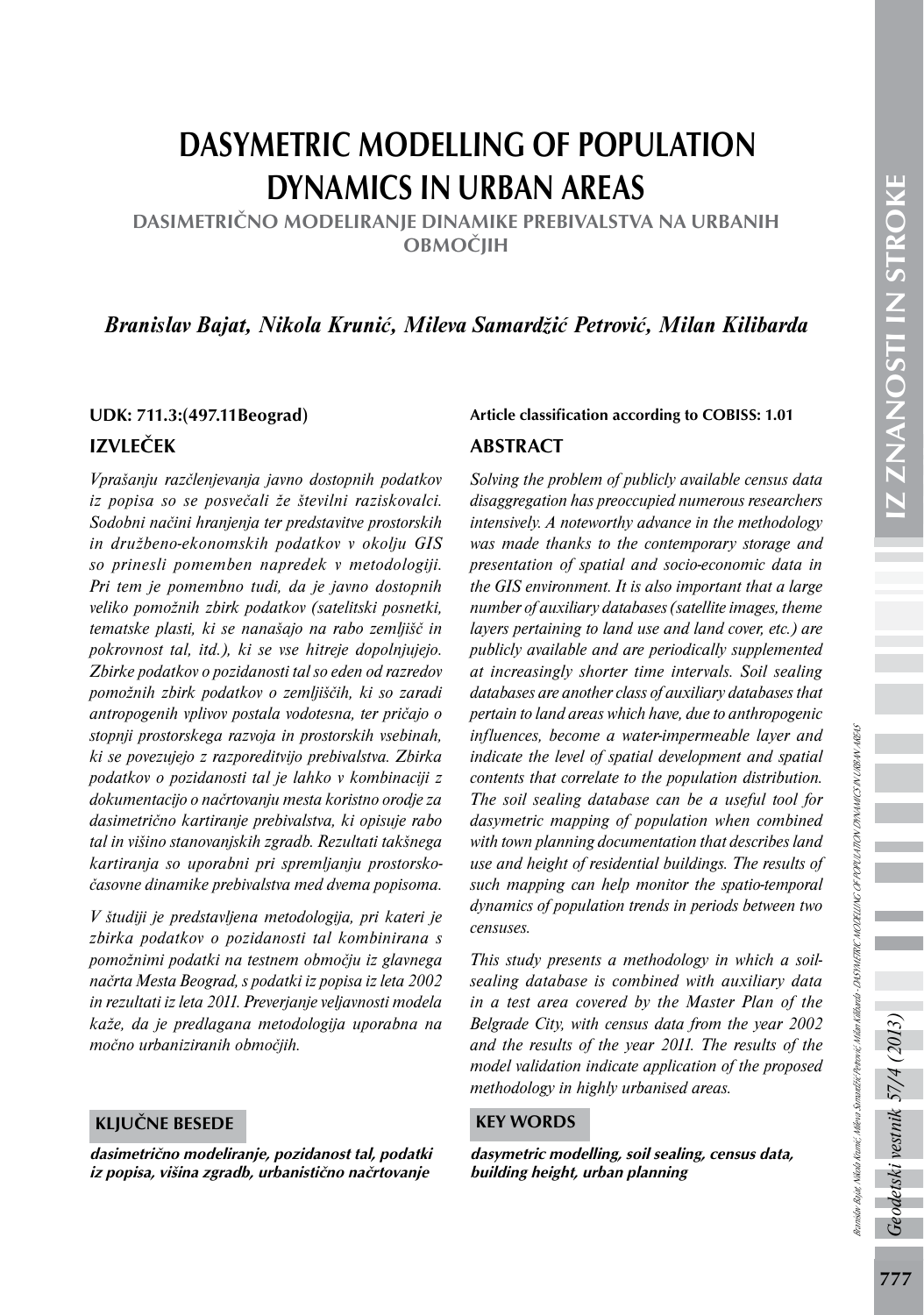#### 1 INTRODUCTION

Achieving the most truthful presentation of a spatial population distribution preoccupies the minds of experts dealing with the mapping of demographic and socio-economic phenomena (Wright, 1936; Maantay et al., 2007; Mennis, 2009). Demographic data are usually collected in decennial censuses and are often presented as statistical surfaces (DeMers, 1999) that are graphically presented as choropleth maps. The census data used in these studies are aggregated on the level of spatial units intended for the presentation of such data. In the Republic of Serbia, census data are commonly presented on the level of census designation places (CDPs) (by aggregation of census and statistical districts data), which correspond to census blocks in the USA and enumeration districts in Great Britain.

A main drawback to presenting population density data in choropleth maps is that uninhabited areas become misrepresented since the aggregation of census data results in the construction of statistical surfaces for inhabited areas only. In order to generate a more realistic model of demographic data, census data should be integrated with spatial databases to include an accurate presentation of lot coverage and spatial contents.

A more precise presentation of population distribution and its dynamics in urban planning is important for several reasons including: 1) understanding the directions and intensity of population redistribution to determine the strategic trends of urban area development, and 2) to provide an accurate depiction of population density for the purposes of urban planning and restructuring. The population density of the classical choropleth method can provide an underestimate of population density whereas dasymetric modelling usually results in a more accurate representation with typical higher population densities and concentration (Krunić et al., 2011). Urban planners need to be in tune with such data so that the quality of life can be updated and maintained in towns undergoing significantly altered conditions of space load. An accurate representation of space load will justify the planning of higher quality infrastructures, increased availability of public services with upgraded capacity, ensured safety in case of industrial accidents and defence against natural disasters or terrorist attacks, etc. Also, the generation of an enhanced statistical surface provides inputs for further socio-economic analyses of urban population at the level of neighbourhoods and phenomena and processes in its development. Statistical data should not be underestimated or overestimated, since they are necessary in planning, and since a reliable and updated spatial database represents a good basis for spatial policy and spatial development (Kranjčević, 2007).

The dasymetric mapping method can help create a more realistic depiction of population density because it divides modelled space into zones that share higher degrees of homogeneity. Such spatial divisions provide a more truthful reflection of the variations in a statistical layer with the support of additional variables and their correlations.

Mennis (2003) defines dasymetric mapping as a kind of areal interpolation that uses additional/ auxiliary data to aid in the areal interpolation process in order to produce a finer distribution of population or other spatial phenomena. A dasymetric map depicts a statistical surface, most commonly population density, as a set of simply connected smaller spatial units such that variation

Branislav Bajat, Nikola Krunić, Mileva Samardžić Petrović, Milan Kilibarda - DASYMETRIC MODELLING OF POPULATION DYNAMICS IN URBAN AREAS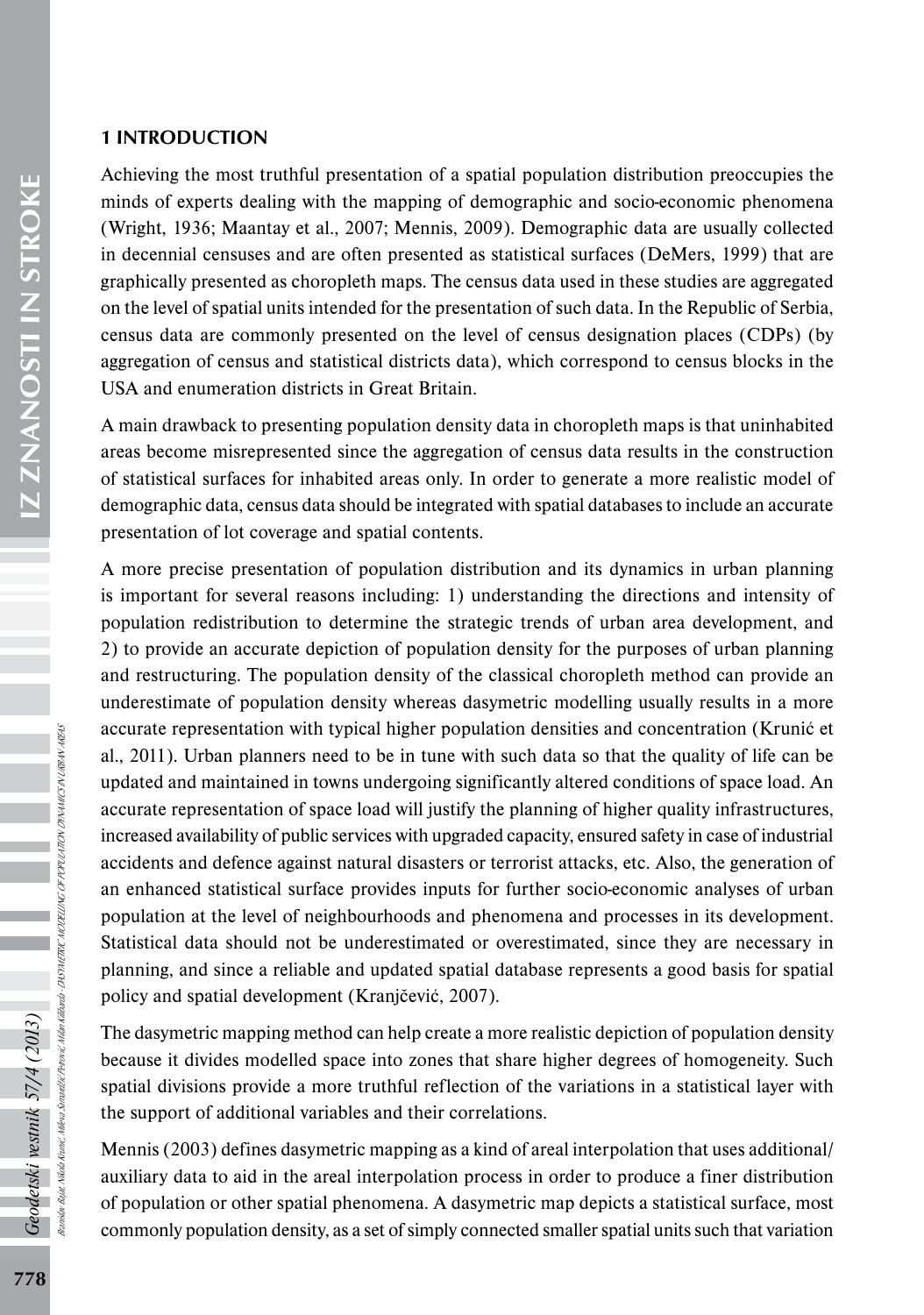within each unit is minimized and the unit boundaries approximate the steepest escarpments of the surface (Mennis, 2009). This approach enables simple population redistribution in different spatial units, which are suitable for the subsequent spatio-temporal modelling (Kocabas and Dragicevic, 2013). The detailed fine overviews of these methods are presented in several studies (Maantay et al., 2007; Mennis, 2009; Li et al., 2007). These methodologies include the binary dasymetric, the three-class dasymetric model, the regression model, and the locally fitted regression model. Each of these aforementioned models provide different solutions for explaining spatially heterogeneous density when population data is spatially disaggregated. The development of new methods for spatial population distribution modelling was given high

importance by the growing application of GIS tools (Reibel, 2007). Undoubtedly, the development of new dasymetric methods was influenced by the growing number of satellite images available at the geo-market (Wu and Murray, 2007). Although satellite remote sensing data cannot reveal population density directly, it could be a starting point in describing the urban morphology of built-up and non-developed areas (Mennis, 2003). Even so, a big obstacle hindering the wider application of this kind of data is the technical know-how and accessibility of software to perform image-processing of these images (Langford 2007).

A key spatial database that is commonly used in dasymetric applications in the territory of Europe is the COoRdinate INformation on the Environment (CORINE) land cover (CLC) database (Gallego, 2010). However, a major drawback to the use of the CLC data set is its limited spatial resolution, which leads to over-/underestimation of sparsely populated areas depending on the applied method (Steinnocher et al., 2010). Researchers including Linard et al. (2011) have started to test other publicly available spatial databases (AVHRR, MODIS, GLC 2000, GlobCover) in order to enhance the accuracy of population density models. Their test results indicated that the best model performances are achieved by the GlobCover base, whose advantages are due to finer resolution and the fact that it contains a larger number of present classes with regards to the other databases.

Other innovative strategies include using nighttime lights as a commendable source to characterize population distribution (Sutton et al., 2001, 2003). As such, nighttime lighting imagery from Google Earth was used for mapping of the rural population distribution in China (Yang et al., 2012)

Lately, the impervious surface fraction or index has been used as an unavoidable auxiliary piece of data in dasymetric modelling. Imperviousness correlates strongly with population density and also does not require extensive calibration. In addition, the performance of imperviousness as a source of ancillary data is very similar to that of land cover (Zandbergen, 2011). The impervious surface fraction appears to be slightly but consistently better than the land-use classification database when comparing the performance of indicators (Wu and Murray, 2005).

The impervious index in combination with land use data has already been used for the requirements of dasymetric population dynamics modelling (Morton and Yuan, 2009). However, their study focused more on using regression coefficients to define the correlative dependence between the population density and the impervious index.

Geodetski vestnik 57/4 (2013)

Branislav Bajat, Nikola Krunić, Mileva Samardžić Petrović, Milan Kilibarda - DASYMETRIC MODELLING OF POPULATION DYNAMICS IN URBAN AREAS

Ranislav Bajat, Nikola Kranić, Milera Samardžić Perrović, Mikolná v DASYMETRIC MODZLINGO OF POPULATRON DINAMICS N URBAN AREAS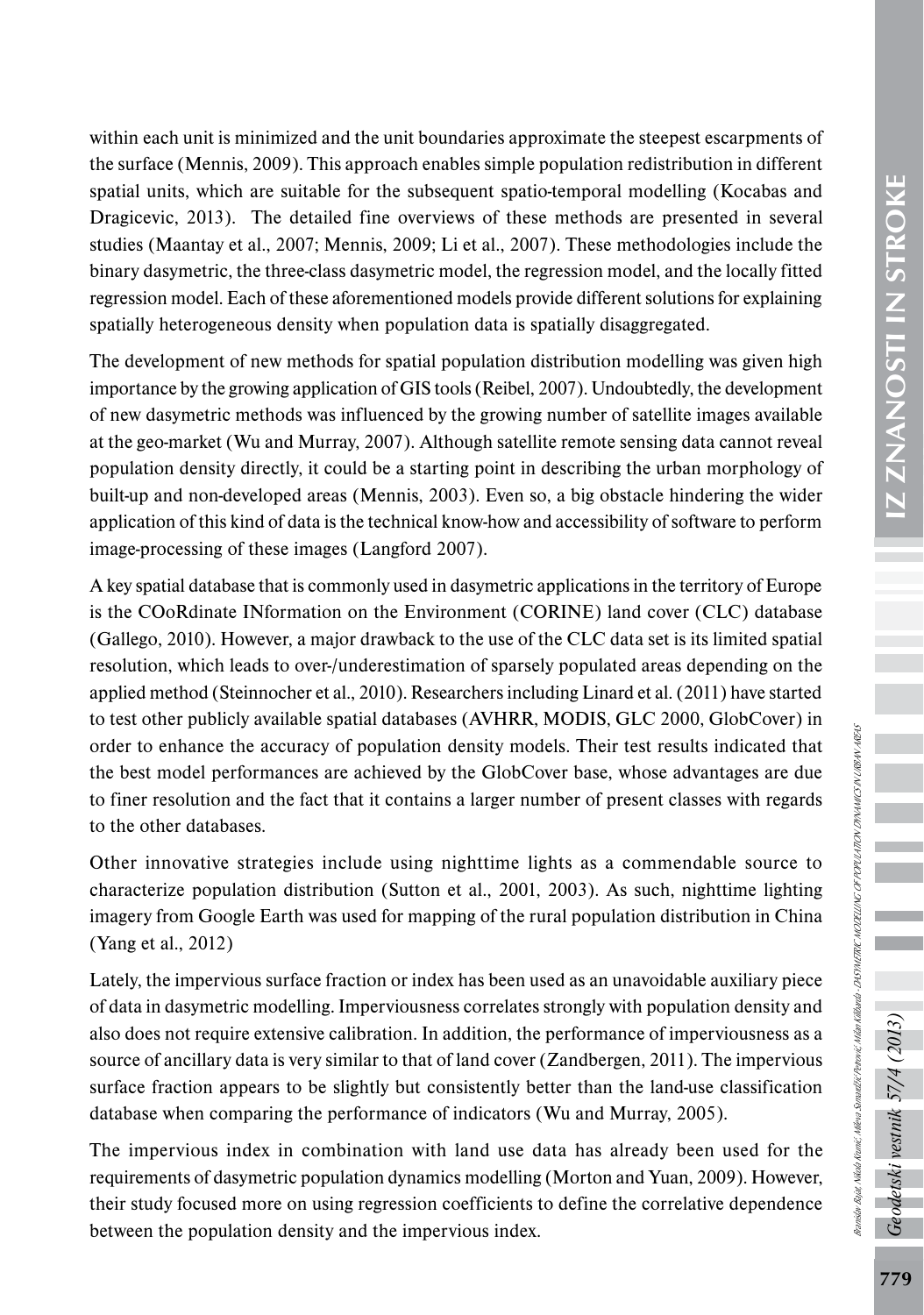Wu and Murray (2005) used impervious surface fraction derived from Thematic Mapper (TM) imagery as an auxiliary variable to interpolate population density via cokriging geostatistical modelling. Their study used the population mean centre of census designation places to transform areal units of population density in order to point out features that should be considered as a primary variable since the reported census statistics are not based on a sampling point. This variable was also used for the spatial prediction of a demographic indicator of population change index by means of geographically weighted regression (Fotheringham et al., 2002) in the region of eastern Serbia (Bajat et al., 2011).

The objective of this study is to propose a methodology for spatial and temporal modelling of population dynamics (modelling population changes between census years) for the requirements of urban planning. The developed method use primarily publicly available national statistics data as well as standard data related to land use that is already in the planners' possession. The results depict a realistic population distribution in urban areas and the obtained model would reveal details about spatial aspects including directions and intensity of population dynamics. The models produce higher-quality input data for further analysis of population preferences such as 1) dwelling space density, 2) distribution of social and professional affiliations of the population, 3) daily oscillations in the population distribution due to commuting or daily migrations and 4) the development of gentrification process, etc.

This study presents how soil imperviousness data can be scaled by a spatial database of building height typology to developed dasymetric model used for analyzing a population distribution in an urban area. The urbanized area and the inner part of the city of Belgrade including the 11 urban municipalities with 32 settlements (census designated places, CDPs) are taken into consideration in this study.

#### 1.1 World-wide Dasymetric Databases

Research projects that evaluate mapping techniques for spatial population distributions are currently being conducted at a global level. One of such examples is the LandScan Global Population Database (LSGPD), which has been developed by the Oak Ridge National Laboratory (ORNL) within the Global Population Project for the needs of assessing the population vulnerability after disastrous events at a global level (Dobson et al., 2000). The LandScan database is a dasymetric model of population distribution in a grid format and is based on census data that is available for each country that provides a 24-hour ambient population estimate at a resolution of 30 arc seconds by 30 arc seconds (grid size  $1\times1$  km). This database was calculated using parameters such as intended purpose of land use, terrain slope, vicinity of communications, night light, etc. The ongoing project of ORNL is developing very high resolution 3 arc seconds  $($   $\degree$ 90m) population distribution data for the USA (LandScan USA) that comprise nighttime residential as well as daytime (ambient) population data sets for the purpose of estimating diurnal population dynamics (Bhaduri et al., 2007).

The Special Report on Emission Scenarios (SRES) is a similar project showing the assessment and projection of the spatial population distribution for the period of 1990-2100 (Bengtsson et

Branislav Bajat, Nikola Krunić, Mileva Samardžić Petrović, Milan Kilibarda - DASYMETRIC MODELLING OF POPULATION DYNAMICS IN URBAN AREAS

da - DASYMETRIC MODELING OF POPULATION DYNAMICS IN URBAN AREAS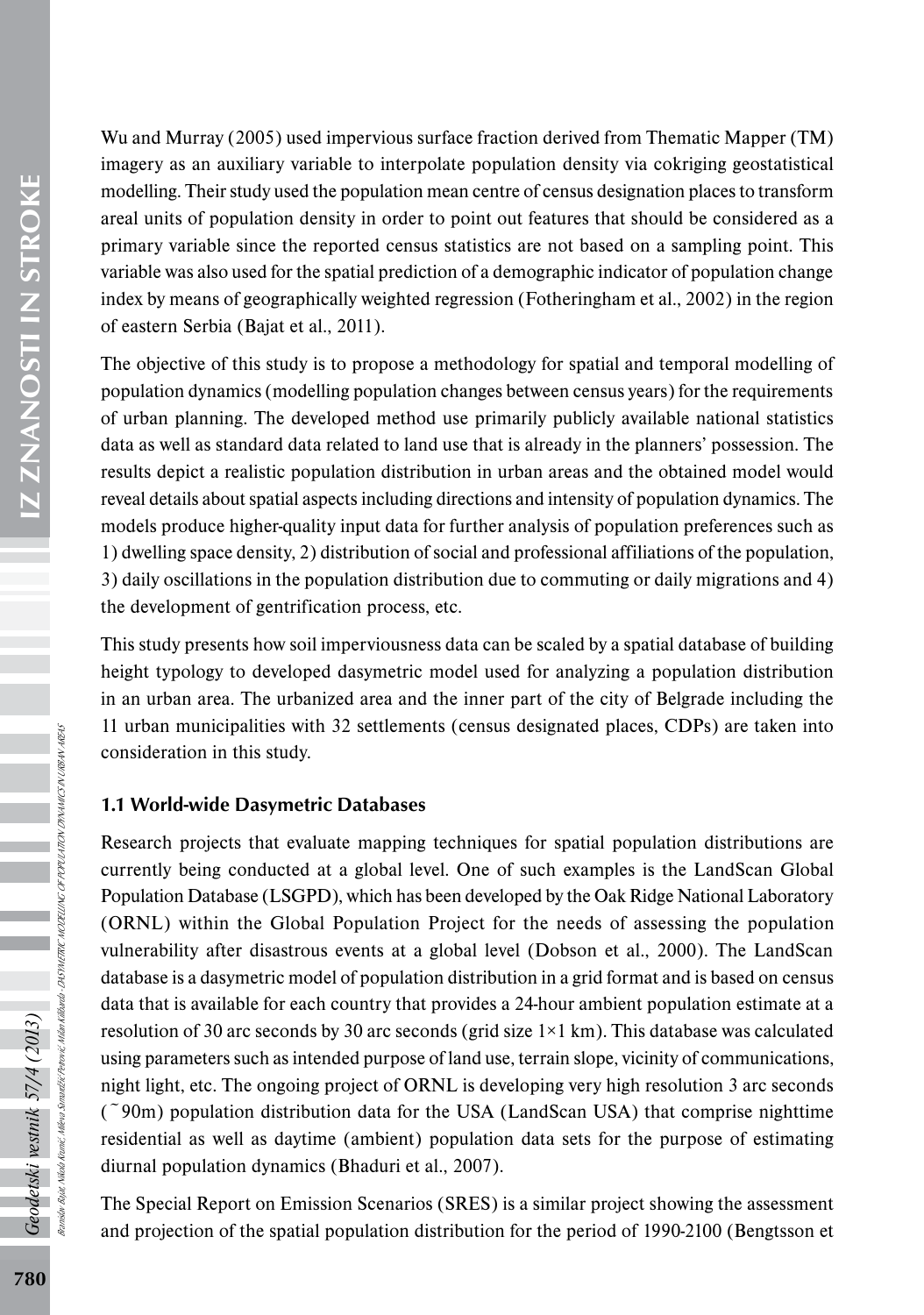al., 2006). This map is a long-term projection of world population dynamics for the purpose of assessing climate change and water resource management. A database of similar purpose is the The Gridded Population of the World: Future Estimates 2015 (GPW2015) with a resolution of 2.5 minutes by geographic coordinates (e.g. latitude-longitude) and is based on the projection of population for 2015 (Balk and Yetman, 2004). Population estimates were projected until the year 2015 using the same simple extrapolation methods as the Gridded Population of the World version 3 (GPWv3) and prior GPW databases. The GPWv3 was produced under the Global Rural-Urban Mapping Project (GRUMP) and it is represented by a 30 arc-second grid depicting the population density around the globe.

# 2 DATA AND METHODS

# 2.1 Soil Sealing Database

A Soil Sealing (or imperviousness) high-resolution raster layer was produced during 2006-2008 as part of the Global Monitoring for Environment and Security (GMES) programme with the aim to complement the CORINE land cover data. The need for production of five high-resolution (HR) land cover layers emerged on behalf of the European Environment Agency (EEA): imperviousness, forest, grassland, wetland and water. The European HR Soil Sealing layer has been produced based on semi-automatic processing of IMAGE2006 data based on SPOT 4/5 and IRS-P6 fine spatial resolution optical satellite imagery (de Lima et al., 2007). The Soil Sealing layer represents a new type of information layer in the European environmental assessment, being the first example of the planned series of high-resolution Land Monitoring layers with European coverage. The raster layers reveal the land surfaces which have, due to anthropogenic impact, become sealed areas (Burghardt, 2006). As such, they directly reflect the percentage of built-up land given in the scale from 0 to 100. Its main use is the characterization of the human impact on the environment. Multi-sensor and bi-temporal orthorectified satellite imagery of the IMAGE2006 project was used to derive soil sealing data covering 38 European countries (32 EEA Member States and 6 West-Balkan countries) (Maucha et al., 2011). The database is available in two spatial resolutions of 20 m and 100 m, respectively (European Environmental Agency, 2010). For the purpose of this study, the 20m-resolution database has been used. This database has been already used for downscaling of population in Europe. Steinnocher et al. (2010) used the soil sealing base to estimate the building density as an intermediate layer with the aim to produce a 500m-resolution disaggregate population grid for a north-south transect of Europe.

# 2.2 Residential Building Blocks Layer

The other sort of input data concerns residential blocks. They are an integral part of planning documents which were made previously for the Belgrade Master Plan in the year 2000 and are in digital form using the GIS environment such that they are presented in vector format (shp. files) (Figure 1 on the right). Obviously, a building block is designated as a residential area clearly delimited by roads. Only residential blocks are considered in this case study whereas mixed blocks were not used in the experiment. An attribute associated to each block is its Geodetski vestnik 57/4 (2013)

Branislav Bajat, Nikola Krunić, Mileva Samardžić Petrović, Milan Kilibarda - DASYMETRIC MODELLING OF POPULATION DYNAMICS IN URBAN AREAS

Ranisiar Baiet, Nikola Keunić, Milera Semardžić Perović, Mikin Kilibarda - DASYMETRIC MODELLING OF POPULATEN DYNAMICS IN URBAN AREAS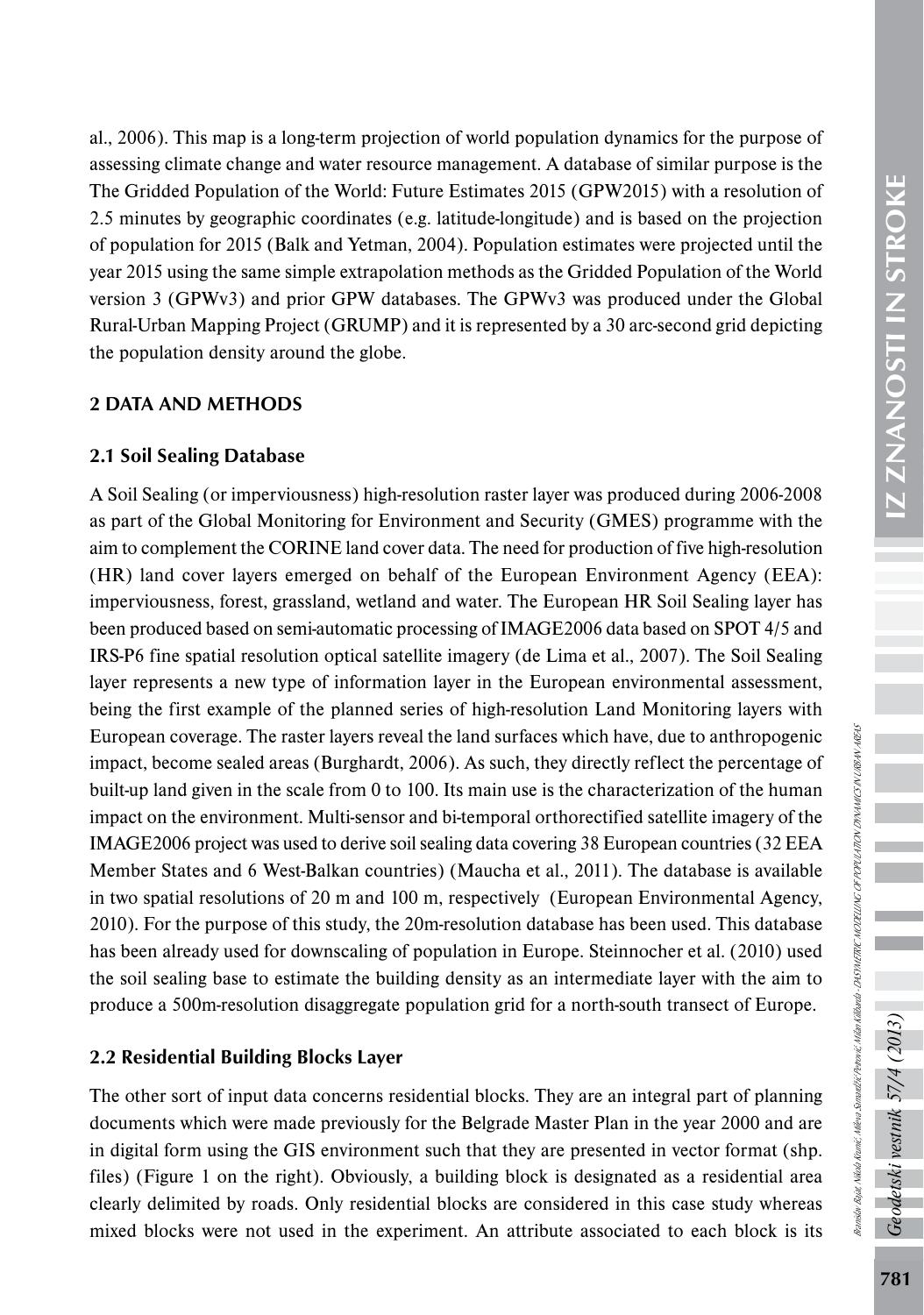ZNANOSTI IN STROKE 782*Geodetski vestnik 57/4 (2013)* IZ ZNANOSTI IN STROKE building height typology (BHT). The typology defines 4 classes in compliance with national regulations (Table 1).

| No. of storeys     | <b>Building Height</b><br><b>Typology (BHT)</b> | Weights | No. of blocks in<br>2002 | No. of blocks in<br>2011 |
|--------------------|-------------------------------------------------|---------|--------------------------|--------------------------|
| up to $3$ (ground  |                                                 |         |                          |                          |
| floor $[GF]+1+$    |                                                 |         | 5293                     | 6117                     |
| garret[G])         |                                                 |         |                          |                          |
| 4-5 $(GF+3+G)$     |                                                 |         | 522                      | 560                      |
| $6-8(GF+6+G)$      | 3                                               |         | 274                      | 284                      |
| above 9 $(GF+6+G)$ | 4                                               |         | 27                       | 29                       |
| Total number       |                                                 | 6136    | 6990                     |                          |

*Table 1: Building height typology of residential blocks*

The building blocks grew by approximately 14 % in the period between two censuses and indicate a period of intensive construction development for the conditions in Serbia. The highest number of constructions is attributed to class 1 which is dominant in suburban areas. Each of the classes is attributed a weight coefficient that is derived from the statistical data for Belgrade. Further to official statistics, one household has the average of three members. The obtained weight coefficients correspond to the mean number of inhabitants who would reside in a vertical line of a building on a  $20 \text{ m}^2$  area based on the average number of square meters and structure of housing units which correspond to each class (having in mind the gross area inclusive of staircases and hallways in buildings).



*Figure 1: Soil sealing data layer (left), residential building blocks layer of the year 2002.* 

# 2.3 The case study of city of Belgrade

Belgrade, the capital of the Republic of Serbia, is situated at the confluence of the Sava and Danube rivers (N=44 $\degree$  49' E= 20 $\degree$  27'). The administrative area covers 3,223 km<sup>2</sup> and the city has around 1.6 million inhabitants. Its territory is divided into 17 municipalities that comprise 157 settlements. According to official census data records, the area of interest includes 1,264,585

Branislav Bajat, Nikola Krunić, Mileva Samardžić Petrović, Milan Kilibarda - DASYMETRIC MODELLING OF POPULATION DYNAMICS IN URBAN AREAS

DASYMETRIC MODELLING OF POPULATION DYNAMICS IN URBAN AREAS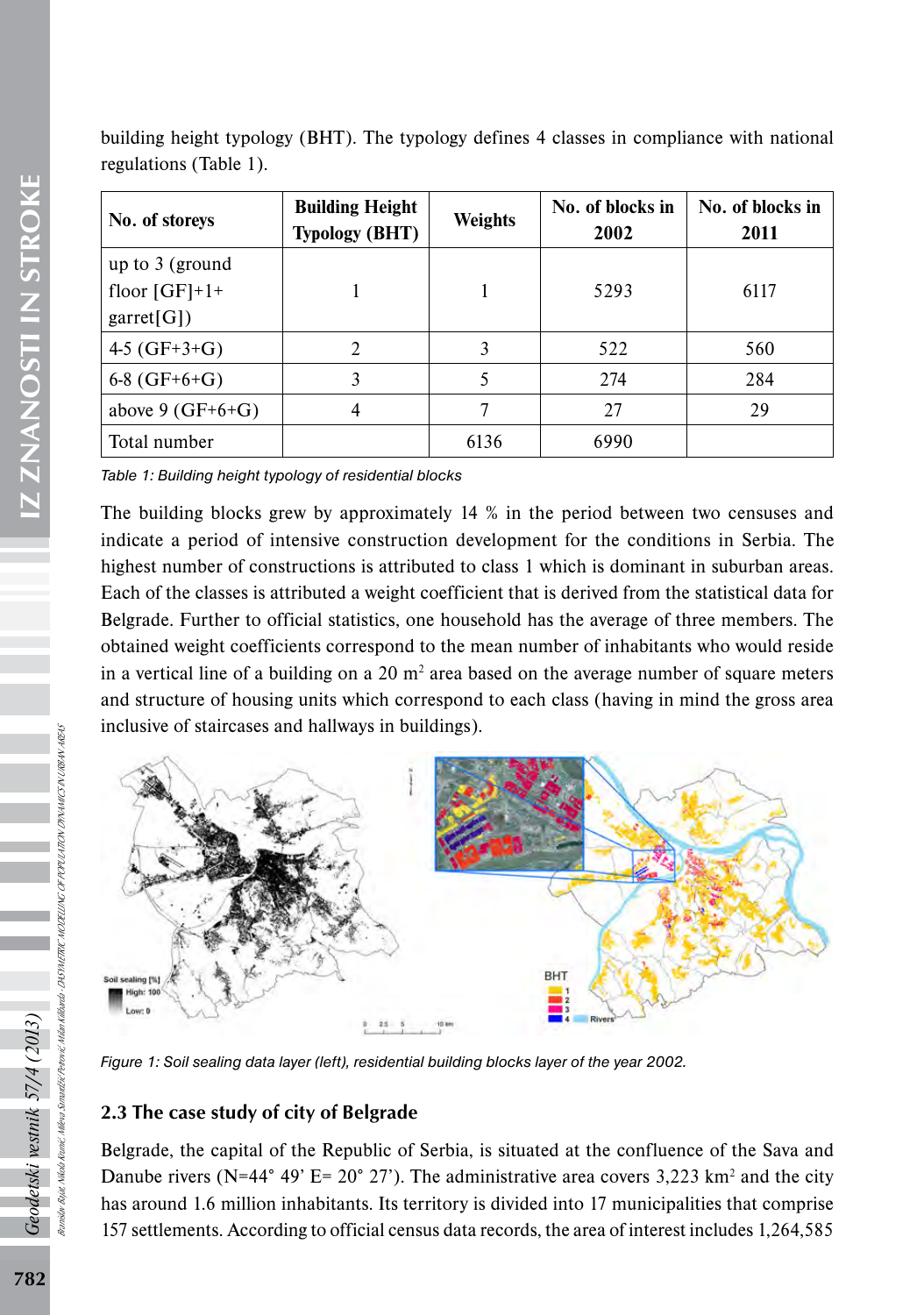inhabitants and 457,333 households in the year 2002 (Statistical Office of the Republic of Serbia, 2003), and 1,303,125 inhabitants and 565,044 households according to the recently performed census (Statistical Office of the Republic of Serbia, 2011). In the period 2002-2011 the Region of City of Belgrade had an increase of population (approx. 4 %) while in other Regions population decreased from 5 % in the Western and Northern to 11 % in the Southern and Eastern Serbia (Petrić et al., 2012).

The development of Belgrade and its agglomeration has several stages in spatio-morphological, economic and demographic development (Vojković et al., 2010). At the beginning of the 20th century, the central Belgrade area covered only about  $12 \text{ km}^2$  with about 70,000 inhabitants (in the year 1900), while the administrative territory of the then Belgrade district spread over the area of  $2,025$  km<sup>2</sup> with about 126,000 inhabitants. Due to accelerated industrialization and abrupt urbanization, the Belgrade area permanently grew in the second half of the 20th century and changed its spatio-functional structure. From the end of World War II to the last 2002 census, Belgrade multiplied the number of its inhabitants by 2.5 times. Intensive demographic growth was a result of migration flows and territorial expansion whereby new settlements were included in the administrative town area and immigrant streams were intensive. Powerful and disorganized migration, not only from the territory of Serbia but also the other republics of former Yugoslavia, proves the significance of Belgrade in broader surroundings.

Until the 1970's, the strict urban area encompassed the majority (90 %) of Belgrade's total population growth. In that first period of urban development, right after the World War II, the highest population growth rates were found in the central Belgrade municipalities. As the old central town core had already been urbanized and densely inhabited higher growth rates were also established in the broader zone of the Belgrade urban area during the inter-census period from 1953-1961. Numerous settlements from the immediate hinterlands and suburban municipalities of the time were losing their population as they kept moving to Belgrade. The central Belgrade area (parts of 10 town municipalities, Master Plan area) is characterized by specific demographic development and polarization of demographic trends: a) depopulation of the oldest urban core of the town (municipalities Stari Grad, Vračar and Savski Venac); b) dynamic population growth in the municipalities of Voždovac, Zvezdara, Zemun and Palilula; c) intensive concentration of population in the municipalities of New Belgrade, Čukarica and Rakovica. In the economic structure of Belgrade, the predominant activities are those of the tertiary-quaternary sector, with slow modernization of industry.

# 2.4 Population Change Index

The population change index provides a standardized measure for comparing population changes over time and across geographic regions and it represents one of the initial indicators in urban planning. The index depicts the intensity and a rate of population change and represents the ratio of change in the number of inhabitants at certain location over an observed period, often between two censuses:

Geodetski vestnik 57/4 (2013)

Branislav Bajat, Nikola Krunić, Mileva Samardžić Petrović, Milan Kilibarda - DASYMETRIC MODELLING OF POPULATION DYNAMICS IN URBAN AREAS

ranistav Bajet Nikola Kranić, Milena Samardžić Perrović, Mikin Kilibarda - DASYMETRIC MODZLINGO OF POPULATION DINAMICS N URBAN AREAS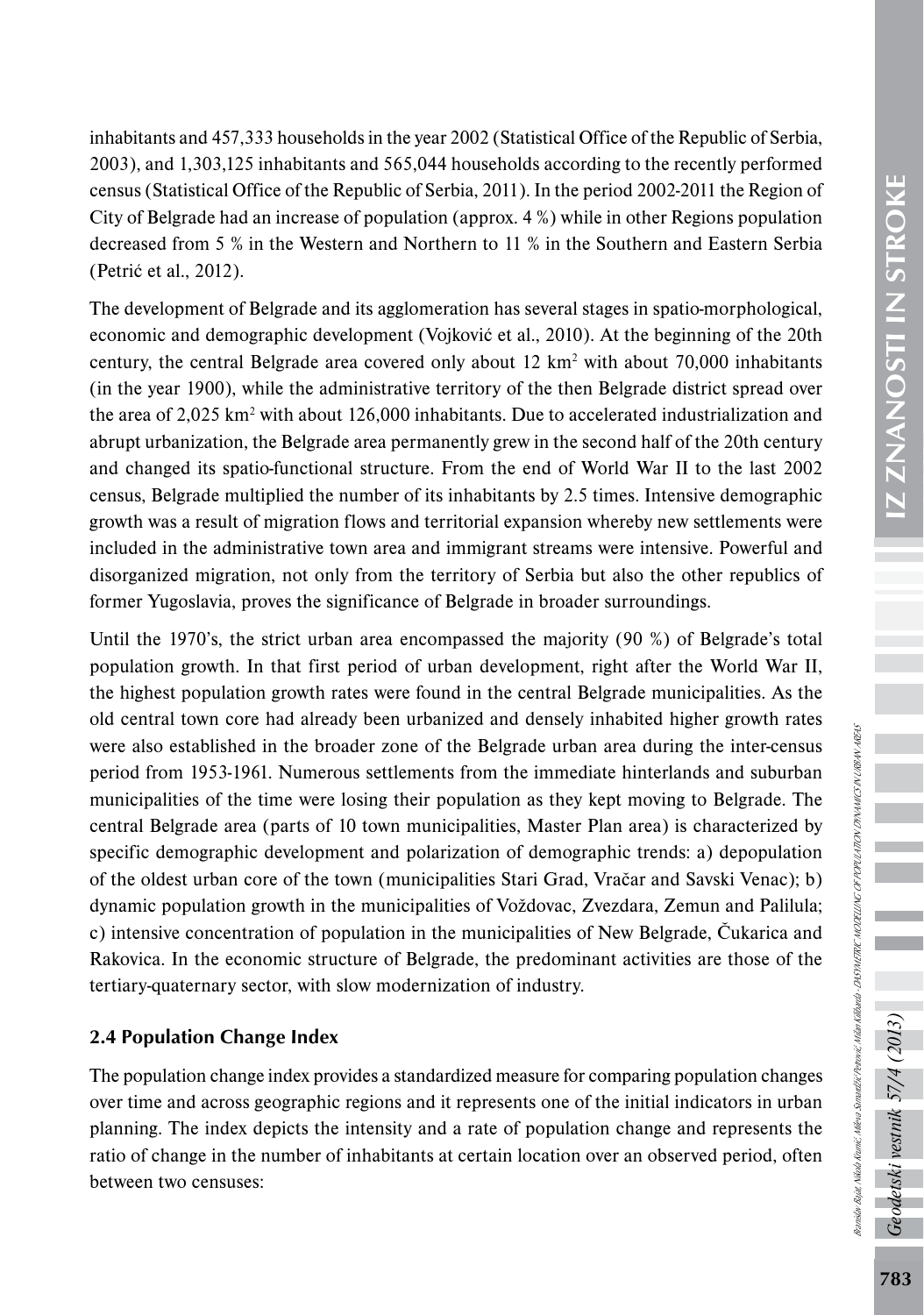$$
PCI = \frac{P_2}{P_1} \cdot 100\% \tag{1}
$$

*PCI* - index value,

 $P_{I}$  - population at the beginning of the observed period,

 $P_2$  - population at the end of the observed period.

Index values range from 0 to *n*, wherein the values lower than 1 (i.e., less than 100 % if multiplied with 100 %) are considered to be negative, i.e., the number of inhabitants has dropped during the observed period.

#### 2.5 Proposed Methodology

The proposed methodology for dasymetric mapping is a modified formula for the estimate of population in buildings as defined by Lwin and Murayama (2009). They proposed two methods, the fist being areametric and the second being volumetric. Each of these methods is based on footprint layer for each building in the considered area. The proposed formula for the volumetric method reads:

$$
BP_i = \left(\frac{CP}{\sum_{k=1}^n BA_k \cdot BF_k}\right) \cdot BA_i \cdot BF_i
$$
 (2)

BP*<sup>i</sup>* - population of the building *i*,

*CP* –census tract population,

*BA*<sub>*i*</sub> - footprint area of the building *i*,

 $BF_i$  - number of floors in the building *i*.

A modified formula (hereinafter referred to as M1 model) which would substitute the footprint and number of floors by soil-sealing and height typology would read:

$$
\text{Bs}_p = \left(\frac{CP}{I_n}\right) \cdot \text{Ss}_p \cdot \text{Ts}_b, \quad I_n = \sum (\text{Ss}_p \cdot \text{Ts}_b)
$$
 (3)

Bs<sub>p</sub> - number of inhabitants per target grid cell,

Ss*p* - soil sealing value per grid cell,

Ts<sub>b</sub> - building block height typology weights (Table 1)

*CP* - total number of inhabitants within census designation place,

*I<sub>n</sub>*-census designation place index that corresponds to total sum of multiplication of soil sealing values and building typology

Geodetski vestnik 57/4 (2013)

Branislav Bajat, Nikola Krunić, Mileva Samardžić Petrović, Milan Kilibarda - DASYMETRIC MODELLING OF POPULATION DYNAMICS IN URBAN AREAS

DASYMETRIC MODELING OF POPULATION DYNAMICS IN URBAN AREAS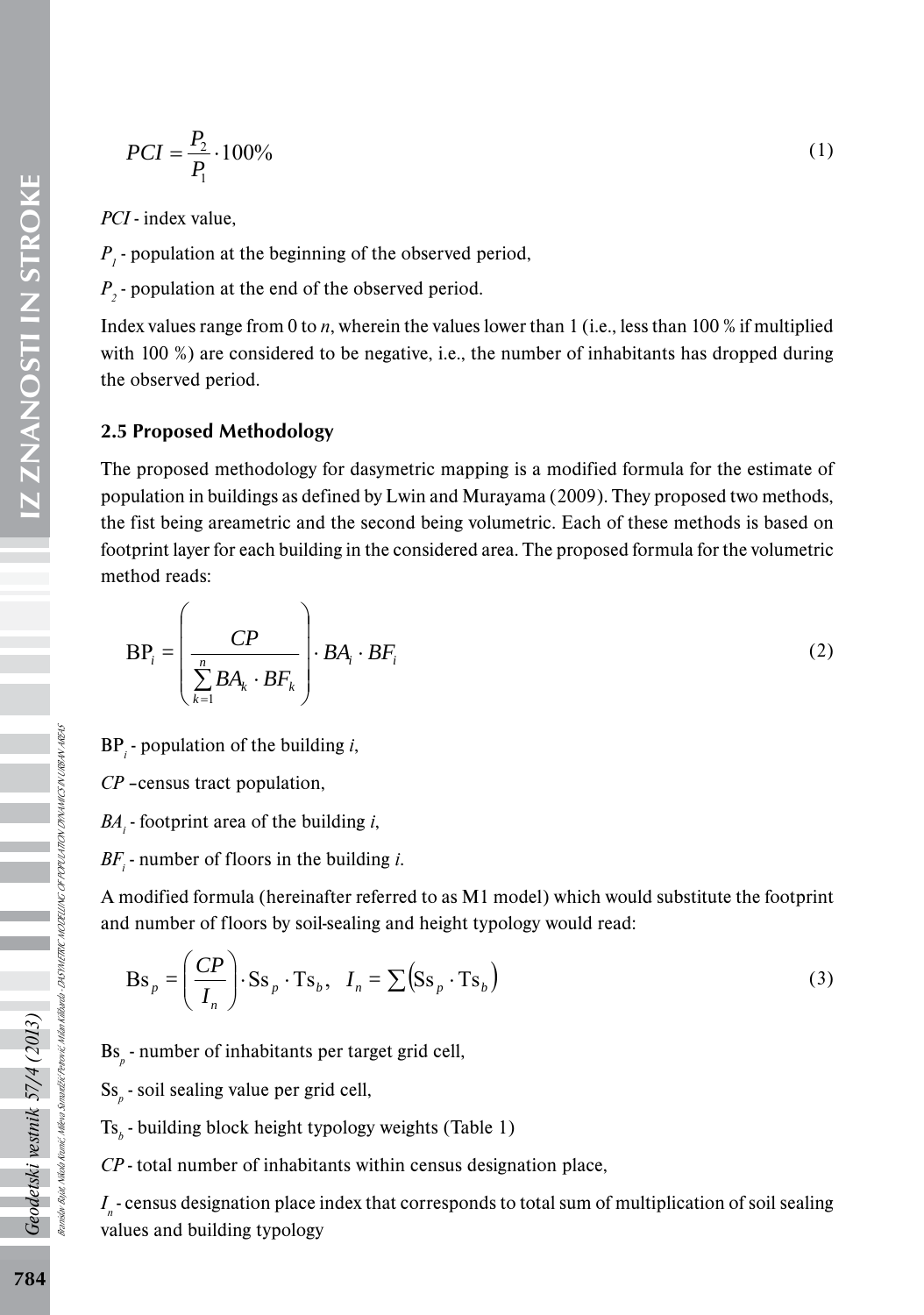In this way, the population data are directly disaggregated to the pixel, i.e. grid cell level. The proposed formula ensures that the total number of people within CDP area remains the same. This is referred to as the pycnophylactic property of dasymetric maps (Tobler, 1979).

# 2.6 Performance Measures of the Model

The mean average percentage error (MAPE) was used to appraise the performance of the proposed model and the defined basic unit for evaluation is a building block.

$$
MAPE = \frac{100\%}{n} \cdot \sum_{t=1}^{n} \left| \frac{A_t - F_t}{A_t} \right|
$$
 (4)

 $A_{t}$  - actual value of population within a building block,

 $F_{t}$  - forecast value of population within a building block.

Percentage errors have the advantage of being scale-independent and are frequently used to compare forecast performance in cases where data are considerably different in size or across series if they are scale-dependent. However, measurements based on percentage errors have the disadvantage of being infinite or undefined if there are zero values in a series, as is frequent for intermittent data (Hyndman, 2006). The coefficient of determination  $\mathbb{R}^2$  was used also as a quantitative measure to evaluate the performance of the model.

# 3 RESULTS AND DISCUSSION

Figure 2 (left) shows a conventional choropleth map of population density based on the 2002 tract of the Belgrade urban area. The depicted polygons stand for the CDPs boundaries. The higher population densities in the city tend to occur in the central city part. The dasymetric map (Figure 2 right) depicts the population density using the grid cell as the basic unit (see the close-up detail). Grey coloured areas on the map mark the soil-sealing layer which does not overlap with residential blocks.



*Figure 2: Choroplet map (left) and dasymetric map (right) depicting population density for the year 2002* 

odetski vestnik 57/4 (2013

Branislav Bajat, Nikola Krunić, Mileva Samardžić Petrović, Milan Kilibarda - DASYMETRIC MODELLING OF POPULATION DYNAMICS IN URBAN AREAS

ranskin Baja, Nikola Kranić, Mlesa Samatžić Pertović, Mikondo-DAS METRIC MODELLING OF POPULATRON DINAMICS IN URBAN AREAS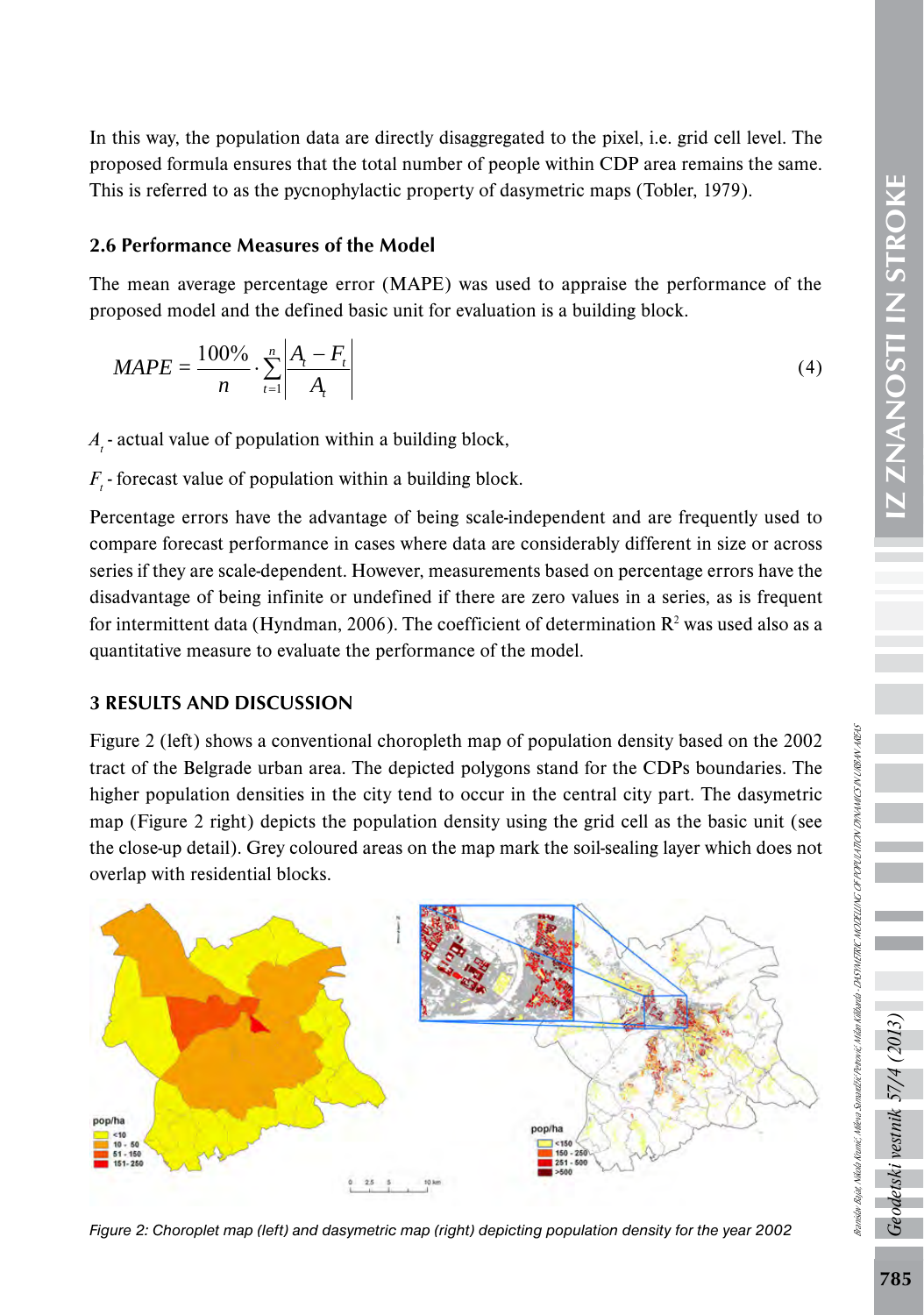Figure 3 (left) shows a choropleth map of population density based on the latest 2011 census. Significant changes in the number of inhabitants are noted in one CDP only when the two choropleth maps are compared.

The proposed method (M1) was evaluated using actual building population data acquired from the City Administration Office for study purposes. On that occasion, the validation was made using 60 residential blocks and the data pertaining to 2011. In order to evaluate the performance of the proposed method  $(M1)$ , the results were compared with results obtained by the threeclass dasymetric model (hereinafter referred to as M2 model) (Maantay et al., 2007) based on CORINE 2006 data as an ancillary predictor while using constant density fractions for land use classes (90 % for urban land, 8 % for agriculture and 2 % for forest areas).



*Figure 3: Choroplet map (left) and dasymetric map (right) depicting population density for the year 2011* 

The MAPE values are presented in Table 2. For the entire validation set, the obtained MAPE value for the proposed method  $(M1)$  is 14.87 % in contrast to 61.65 % for the three-class dasymetric model (M2).

| <b>BHT</b>                  | <b>No.of blocks</b> | <b>MAPE</b> [%] |                |  |
|-----------------------------|---------------------|-----------------|----------------|--|
|                             |                     | M1              | M <sub>2</sub> |  |
|                             | 26                  | 17.14           | 37.56          |  |
| $\mathcal{D}_{\mathcal{A}}$ | 12                  | 12.84           | 80.40          |  |
| $\mathbf{3}$                | 21                  | 13.65           | 79.78          |  |
|                             |                     | 6.17            | 82.22          |  |

*Table 2: MAPE values for each BHT*

Figure 4 shows a scattergram of modelled vs. actual population within building blocks. The value for the coefficient of determination of  $\mathbb{R}^2 = 0.968$  indicates high performance of the proposed model while the coefficient  $R^2 = 0.534$  of the three-class dasymetric model (M2) indicates that the M2 model is not appropriate for resolving spatial heterogeneity of population density in urban centres.

Geodetski vestnik 57/4 (2013)

Branislav Bajat, Nikola Krunić, Mileva Samardžić Petrović, Milan Kilibarda - DASYMETRIC MODELLING OF POPULATION DYNAMICS IN URBAN AREAS

023-AST METRIC MODELING OF POPULATION DTNAMICS IN URBAN AREAS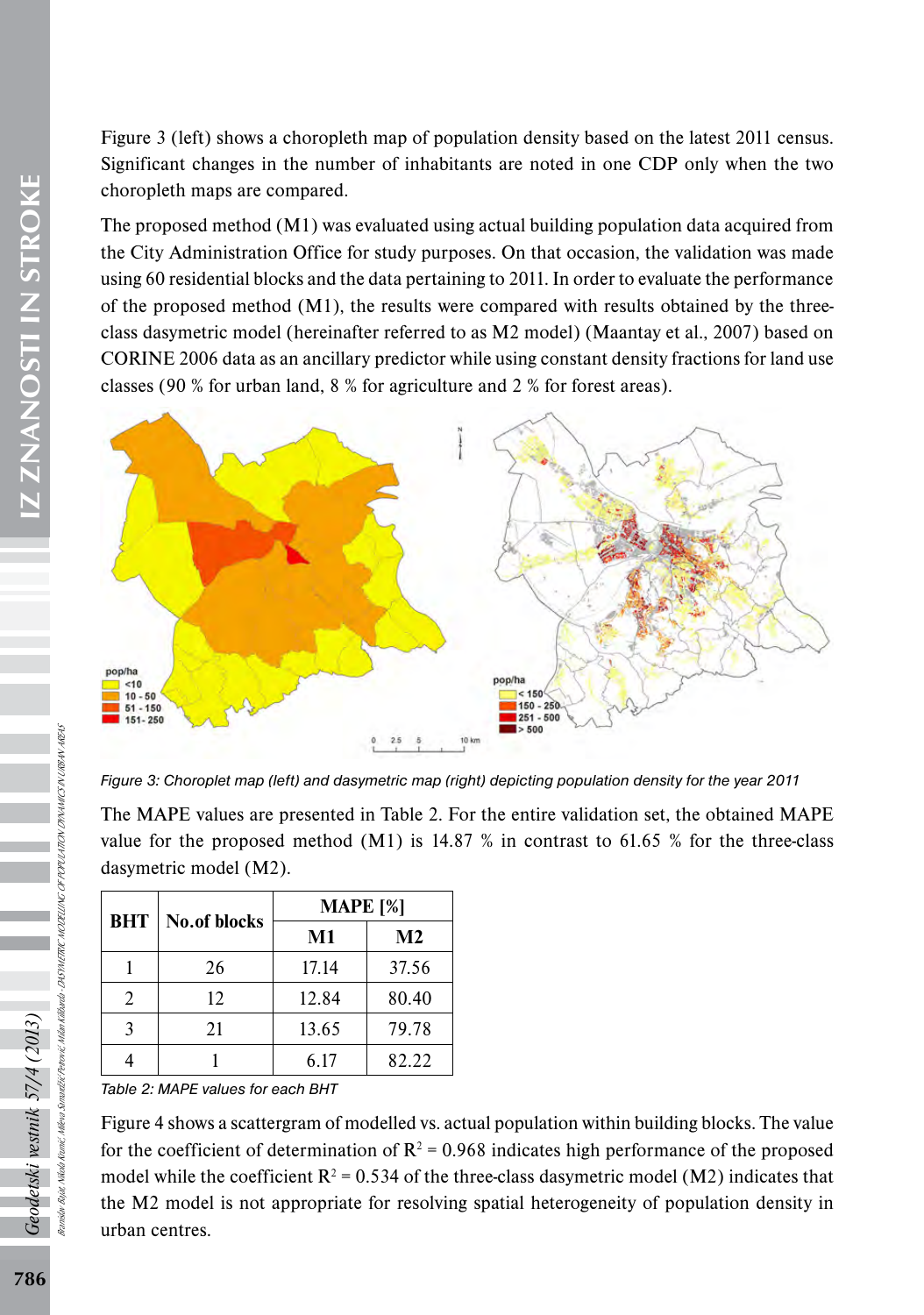



*Figure 4: Scattergrams with superimposed regression lines of proposed dasymetric model (M1) and threeclass dasymetric model (M2)*

During selection of residential blocks for validation purposes, care was taken to make sure that samples were evenly distributed within the city including zones with different building typologies. This contributed to identification of more error sources by analysis of differences in the actual and modelled number of residents within a block.

 During classification of the number of floors (as already explained), all polygons with mean number of floors up to three (ground floor + first floor + garret) were classified in the first class. However, this group, which is the most represented one in the Master Plan area, includes family housing up to four housing units. This type of housing is quite variable in terms of the number of residents and largely influences the obtained results. Errors caused by this method of classification are not unambiguous typically because residential blocks intended for family housing with one housing unit often contain extended-family residents that results in higher occupancy than intended whereas residential blocks containing a higher density of housing units usually have a smaller number of residents. To achieve better results, the first class should be divided into two sub-classes which are attributed different "weights", thus insuring a better apportionment of residents in the first class.

Besides the difference in the number of housing units, the first class is largely influenced by the average number of residents per  $m<sup>2</sup>$  in a residential block. In fact, residential blocks inhabited by population with higher income can lead to false estimations of population density since the housing area corresponding to one resident is much higher than the average and can result in a 20 % overestimate of residents (Figure 5 left).

Averaging of the number of floors on a residential block level implies an error manifested in cases where residential structures of different classes are homogenized in one residential block. The number of such blocks is small and they are characterized by two cases. In the first case, those are residential blocks which are specific for their structure, because buildings with different numbers of floors are built next to each other and thus constitute a unit, while in the second

 $58$ 

odetski vestnik 57/4 (2013)

Branislav Bajat, Nikola Krunić, Mileva Samardžić Petrović, Milan Kilibarda - DASYMETRIC MODELLING OF POPULATION DYNAMICS IN URBAN AREAS

Ranislav Baiet Nikola Krunić Milena Semanžić Perrović, Milan Kilibarda - DASYMETRIC MODELLING OF POPULATION DINAMICS IN URBAN AREAS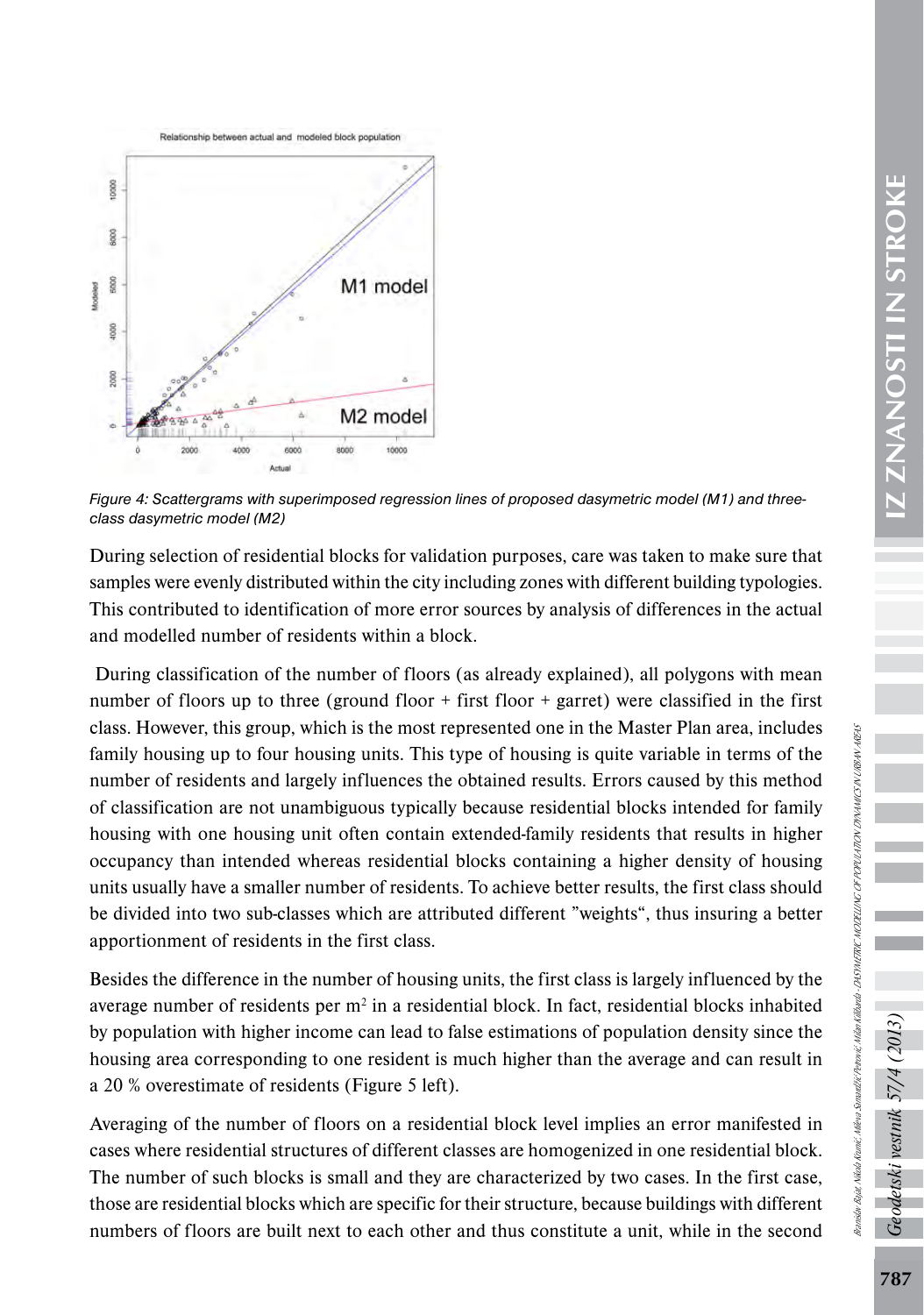case, those are blocks which embrace illegally constructed buildings with a different number of floors than the already existent residential buildings. Absolute differences in such blocks range from 10% to 30 %, depending on deviations of particular residential buildings from the mean number of floors within the block. The effect of this error would be mitigated by redefinition of a residential block into individual blocks with particular number of floors.

Maximum error appears in multi-family residential blocks that contain both type one and type two residential structures. In these cases, the error is positive, because the actual number of inhabitants is much higher than the obtained one (Figure 5 middle). These extreme deviations (up to 50 %) are a consequence of the above explained errors altogether.



*Figure 5: Identified error sources of differences in the actual and modelled number of residents within a block*

According to the documentation of the Master Plan of the year 2021, the total area intended for housing grew by 500 ha within the period from 2002 to 2011. The growth was accounted by 20 ha in the inner central urban zone, 170 ha in the outer zone and 310 ha in the peripheral zone. The inner central zone contained a high level of development with construction mostly targeted towards upgrading the capacity of existing structures or the construction of new buildings in the place of deteriorated residential buildings. As the Soil Sealing from 2006 was also used for population distribution from the 2011 census, there are residential blocks within the outer central zone that contain pixels of very low, or zero values. Those residential blocks are mostly pre-existing with upgraded levels of development in the period of 2006-2011. As a result, the values of the soil sealing pixels do not match the actual ones for that region. The lack of pixels results in a smaller number of inhabitants within a polygon and causes a positive error difference with a maximum of 24 % (Figure 5 right, bordered with circles).

# 3.1 Population Dynamics Modelling

Dynamic modelling of population fluctuations in urban areas is mostly focused on the estimate of ambient and nocturnal population (Bhaduri et al., 2007, Sutton et al., 2003, Krunić et al., 2011). This study focuses on estimating the spatial distribution changes of population between two censuses.

Changes in spatial population distribution between two censuses are depicted in two ways. Figure 6 (on the left-hand side) shows absolute change in the intercensus period (subtraction of the

Geodetski vestnik 57/4 (2013)

Branislav Bajat, Nikola Krunić, Mileva Samardžić Petrović, Milan Kilibarda - DASYMETRIC MODELLING OF POPULATION DYNAMICS IN URBAN AREAS

DASYMETRIC MODELLING OF POPULATION DYNAMICS IN URBAN AREAS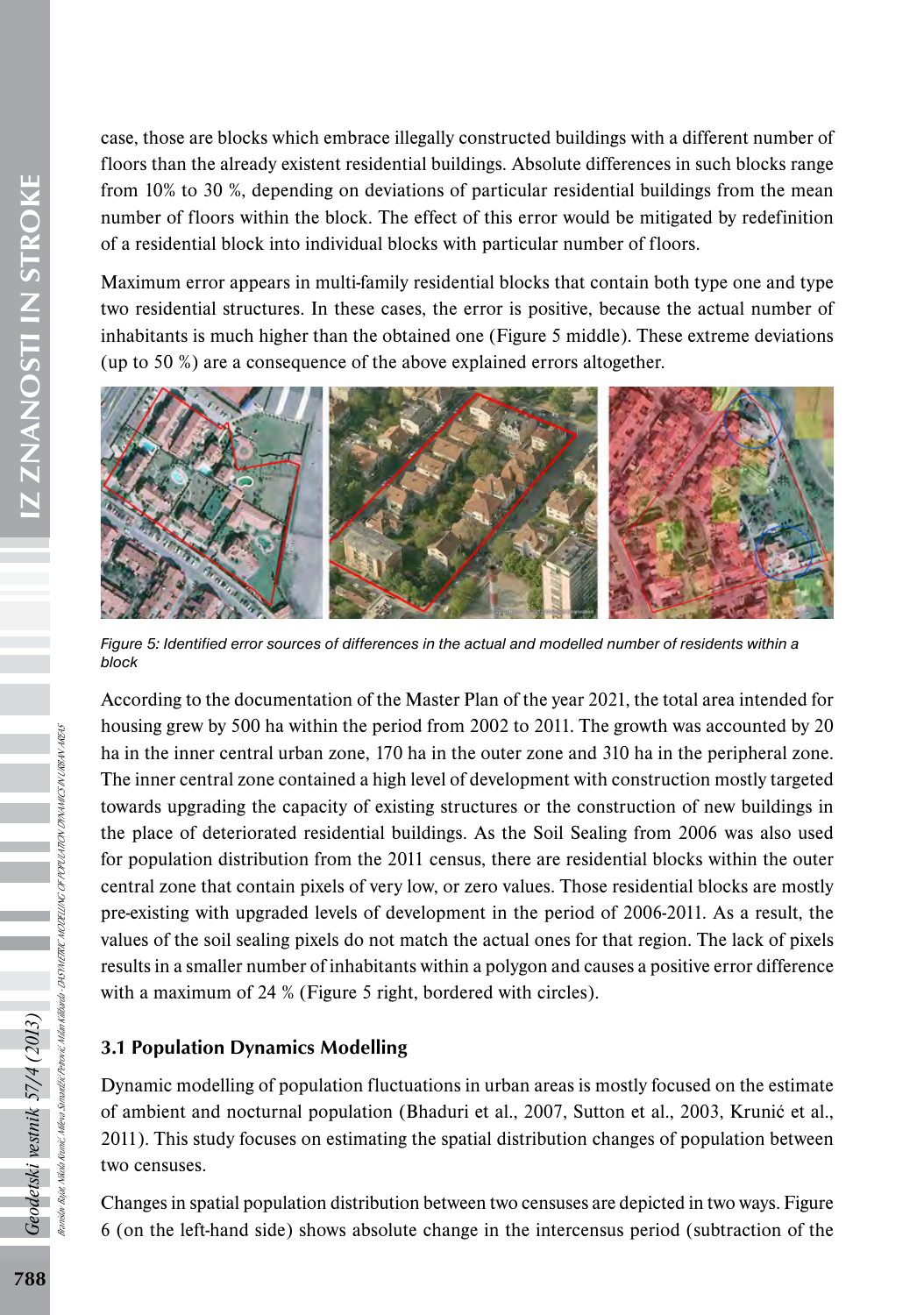2011 dasymetric map grid cell value from the 2002 map value), while Figure 6 (on the righthand side) shows the relative change of the population by the Population Change Index (PCI). The PCI map is generated by incorporating map algebra, i.e. the two grids division operation (Figure 6 right). In classic studies, PCI is usually represented on the level of administrative units such as in the case of census data. The described methodology obtains data on the grid cell level which enables subsequent aggregation of the data to the level of a spatial unit suitable for specific application.



*Figure 6: Population dynamics modelling between two censuses by map of differences (left) and PCI map (right)* 

The spatial pattern of population dynamics for the City of Belgrade confirms theoretical model of phases of urbanization (Klaasen et al., 1981; Berg, 1982) and it is in accordance with the current level of socio-economical development (Tošić, 2012). Absolute growth and an increased intensity of the population development was achieved in the periphery of the Belgrade agglomeration during the analyzed intercensus period as apposed to development in the central core. Causes of such spatial dynamics are numerous and complex and the most important among them are the following factors: a) the periphery is settled by a young fertile population that contributes to the positive natural growth b) the periphery is more attractive for migrants than the urban core, c) values of the available land and real estates are (still) lower in the periphery, d) there is more space which is available for development, e) transport accessibility is higher and f) urban planning regulations are more loose, etc.

# 4 CONCLUSIONS

The proposed methodology is feasible for a large number of applications including: regional and urban planning, traffic and infrastructure planning, hazard mapping, population health monitoring, etc. The great potential of this methodology is based on public availability and regular updating of used data. Soil sealing data constitute the basis which shall be permanently updated for the requirements of the CORINE project and most probably shall be publicly available in the future. The next similar project related to the year 2012 shall be available in 2014 (European

جح

odetski vestnik 57/4 (2013)

Branislav Bajat, Nikola Krunić, Mileva Samardžić Petrović, Milan Kilibarda - DASYMETRIC MODELLING OF POPULATION DYNAMICS IN URBAN AREAS

Ranislav Baiet Nikola Krunić Milena Semardžić Permeić, Milan Kilibarda - DASI METRIC MODELLING OF POPULATION DINAMICS IN URBAN AREAS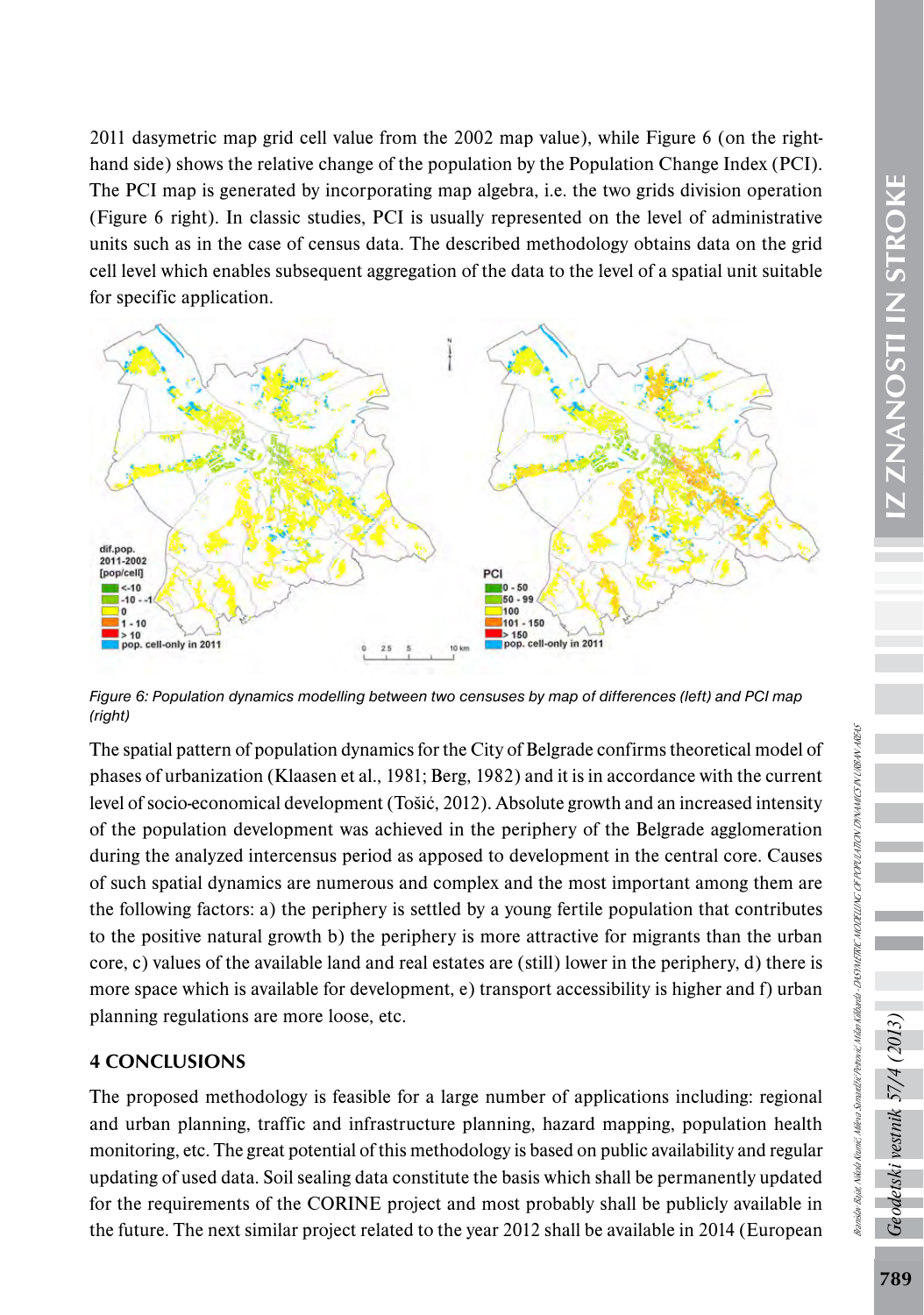Environmental Agency, 2012). Permanent updating of this layer for the requirements of future CORINE issues enables us to use it for spatial modelling of dynamic population changes in certain time intervals.

A wide spectrum of users can use soil sealing for the requirements of modelling spatial population distributions since it is a ready-to-use product that does not require possession of any specific software or any knowledge necessary for remote sensing data processing. The high spatial resolution of this base enables high-resolution urban population distribution modelling.

Although the obtained results have shown satisfactory model performance, the next interesting step in the research might be for it to represent a comparison between these results and the results obtained by use of calibrated weight coefficients that would correspond to soil-sealing values.

#### **ACKNOWLEDGMENT**

The study represents the result of research carried out on projects No. III 47014 "The role and implementation of the National spatial plan and regional development in renewal of strategic research, thinking and governance in Serbia", TR36035 "Spatial, ecological, energy and social aspects of settlements' development and climate changes - interrelationships" and TR36036 "Sustainable development of Danube area in Serbia" financed by the Ministry of Education and Science of the Republic of Serbia.

#### Literature and references:

Bajat, B., Krunić, N., Kilibarda, M., & Samardžić Petrović, M. (2011). Spatial Modelling of Population Concentration Using Geographically Weighted Regression Method. Journal of the Geographical Institute "Jovan Cvijic" SASA, 61(3), 151-167.

Balk, D., & Yetman, G.(2004). The global distribution of population: Evaluating the gains in resolution refinement, documentation for GPWv3. Palisades, NY: CIESIN, Columbia.

Bengtsson, M., Shen, Y. and Oki, T. (2006). A SRES-based gridded global population dataset for 1990-2100. Population and Environment, 28(2), 113-131.

Berg, V.L. (1982). Urban Europe: A Study of Growth and Decline. Cost of Urban Growth, Vol. 4.

Bhaduri, B., Bright, E., Coleman, P. and Urban, M.L. (2007). LandScan USA: a high-resolution geospatial and temporal modeling approach for population distribution and dynamics. GeoJournal 69, 103–117.

Burghardt, W. (2006). Soil sealing and soil properties related to sealing. Geological Society, London, Special Publications 266, 117-124.

DeMers, M.N. (1999). Fundamentals of Geographic Information Systems. (2nd ed.). New York: John Wiley.

Dobson, J.E., Bright, E.A., Coleman, P.R., Durfee, R. and Worley, B.A. (2000). Landscan: A global population database for estimating populations at risk. Photogrammetric Engineering & Remote Sensing 66: 849-857.

de Lima, M.V.N., Bielski, C. and Nowak, J. (2007). IMAGE2006: A component of the GMES precursor fast track service on land monitoring, Proceedings of Geoscience and Remote Sensing Symposium IGARSS 2007, Barcelona, Spain, July 23-27, 2007, 2669- 2672.

European Environmental Agency (2010). Raster data set of built-up and non built-up areas including continuous degree of soil sealing ranging from 0 - 100% in aggregated spatial resolution (100 x 100 m) [http://www.eea.europa.](http://www.eea.europa.eu/data-and-maps/data/eea-fast-track-service-precursor-on-land-monitoring-degree-of-soil-sealing-100m-1) [eu/data-and-maps/data/eea-fast-track-service-precursor-on-land-monitoring-degree-of-soil-sealing-100m-1](http://www.eea.europa.eu/data-and-maps/data/eea-fast-track-service-precursor-on-land-monitoring-degree-of-soil-sealing-100m-1) Accessed 20 September 2012.

European Environmental Agency (2012). GIO land briefing [http://www.eea.europa.eu/about-us/what/seis-initiatives/](http://www.eea.europa.eu/about-us/what/seis-initiatives/gio-land-briefing-1/view) [gio-land-briefing-1/view](http://www.eea.europa.eu/about-us/what/seis-initiatives/gio-land-briefing-1/view) Accessed 15 June 2012.

Branislav Bajat, Nikola Krunić, Mileva Samardžić Petrović, Milan Kilibarda - DASYMETRIC MODELLING OF POPULATION DYNAMICS IN URBAN AREAS

- DASYMETRIC MODELING OF POPULATION DYNAMICS IN URBAN AREAS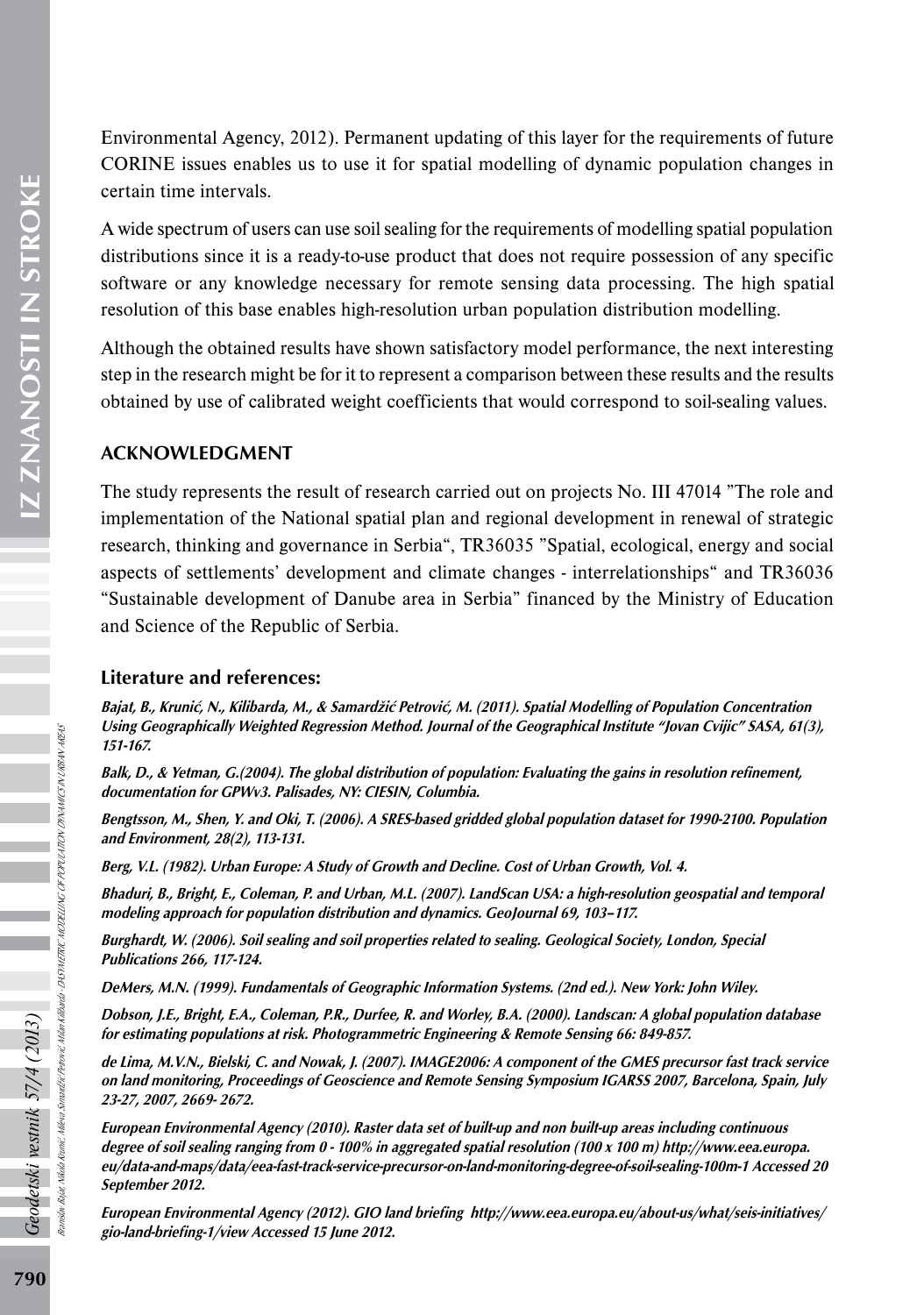Branislav Bajat, Nikola Krunić, Mileva Samardžić Petrović, Milan Kilibarda - DASYMETRIC MODELLING OF POPULATION DYNAMICS IN URBAN AREAS

ranisiav Baiet, Nikola Kranić Milera Samudžić Permić, Milanda - DASYMETRIC MODELLING OF POPULATION DINAMICS NU UBAN AREAS

Fotheringham, A.S., Brunsdon, C. and Charlton, M. (2002). Geographically Weighted Regression: The analysis of spatially varying relationships. Chicester, Wiley.

Gallego, F.J. (2010). A population density grid of the European Union. Popul Environ. 31, 460–473.

Hyndman, R.J. (2006). Another look at forecast accuracy metrics for intermittent demand. Foresight: the international journal of applied forecasting 4, 43-46.

Kranjčević, J. (2007). Some considerations on spatial integration processes. Geodetski vestnik, 51(2), 270-275.

Krunić, N., Bajat, B., Kilibarda, M. and Tošić, D. (2011). Modelling the Spatial Distribution of Vojvodina's Population by Using Dasymetric Method. Spatium 24, 45-50

Klaasen, L., Molle, W., Paelinck, J. (1981). Dynamic of Urban Development, New York, St. Martin Press.

Kocabas, V., Dragicevic, S. (2013). Bayesian networks and agent-based modeling approach for urban land-use and population density change: a BNAS model. Journal of Geographical Systems. 15(4), 403-426.

Langford, M. (2007). Rapid facilitation of dasymetric-based population interpolation by means of raster pixel maps. Computers, Environment and Urban Systems, 31(1), 19-32

Li T., Pullar D.V., Corcoran, J. and Stimson, R.J. (2007). A comparison of spatial disaggregation techniques as applied to population estimation for south east Queensland (SEQ), Australia. Applied GIS 3(9), 1-16

Linard, C., Gilbert, M. and Tatem, A.J. (2011). Assessing the use of global land cover data for guiding large area population distribution modeling. GeoJournal, 76, 525–538

Lwin, K., Murayama, Y. (2009). A GIS Approach to Estimation of Building Population for Micro-spatial Analysis. Transactions in GIS 13(4), 401–414

Maantay, J.A., Maroko, A.R. and Herrmann, C. (2007). Mapping population distribution in the urban environment: the cadastral-based expert dasymetric system (CEDS). Cartography & Geographic Information Science 34(2), 77-102

Morton, T.A., Yuan, F. (2009). Analysis of population dynamics using satellite remote sensing and US census data. Geocarto International 24 (2), 143-163

Maucha, G., Büttner, G. and Kosztra B. (2011). European validation of GMES FTS Soil Sealing Enhancement data, Proceedings of 31st EARSeL Symposium and 35th General Assembly 30th May - 2nd June 2011/ available on [http://](http://www.conferences.earsel.org/abstract/show/2764/%0D) [www.conferences.earsel.org/abstract/show/2764/](http://www.conferences.earsel.org/abstract/show/2764/%0D)

Mennis, J. (2003). Generating surface models of population using dasymetric mapping. The Professional Geographer, 55(1), 31–42.

Mennis, J. (2009). Dasymetric mapping for estimating population in small areas. Geography Compass 3(2),727–745

Petrić, J., Maričić, T., Basarić, J. (2012). The population conundrums and some implications for urban development in Serbia. Spatium 28, 7-14.

Reibel, M. (2007). Geographic information systems and spatial data processing in demography: A review. Population Research and Policy Review, 26, 601-618

Statistical Office of the Republic of Serbia (2003). Census of population, Households and Dwellings in the Republic of Serbia-First results, Statistical Office of the Republic of Serbia, Belgrade.

Statistical Office of the Republic of Serbia (2011). 2011 Census of population, Households and Dwellings in the Republic of Serbia-First results, Statistical Office of the Republic of Serbia, Belgrade.

Steinnocher, K., Kaminger, I., Köstl, M. and Weichselbaum, J. (2010). Gridded Population – new data sets for an improved disaggregation approach [http://www.gmes-geoland.info/fileadmin/geoland2/redakteur/pdf/Achievements/](http://www.gmes-geoland.info/fileadmin/geoland2/redakteur/pdf/Achievements/gridded_population_corine.pdf%0D) [gridded\\_population\\_corine.pdf](http://www.gmes-geoland.info/fileadmin/geoland2/redakteur/pdf/Achievements/gridded_population_corine.pdf%0D)

Sutton, P., Roberts, D., Elvidge, C., and Baugh, K. (2001). Census from heaven: An estimate of the global human population using nighttime satellite imagery. International Journal of Remote Sensing, 22, 3061–76.

Sutton, P.C., Elvidge, C., Obremski, T. (2003). Building and evaluating models to estimate ambient population density. Photogrammetric Engineering and Remote Sensing 69, 545–53.

Tobler, W. R. (1979). Smooth pycnophylactic interpolation for geographical regions. Journal of the American Statistical Association, 74, 519–30.

Tošić, D. (2012). Principi regionalizacije, Geografski fakultet Univerziteta u Beogradu (in Serbian)